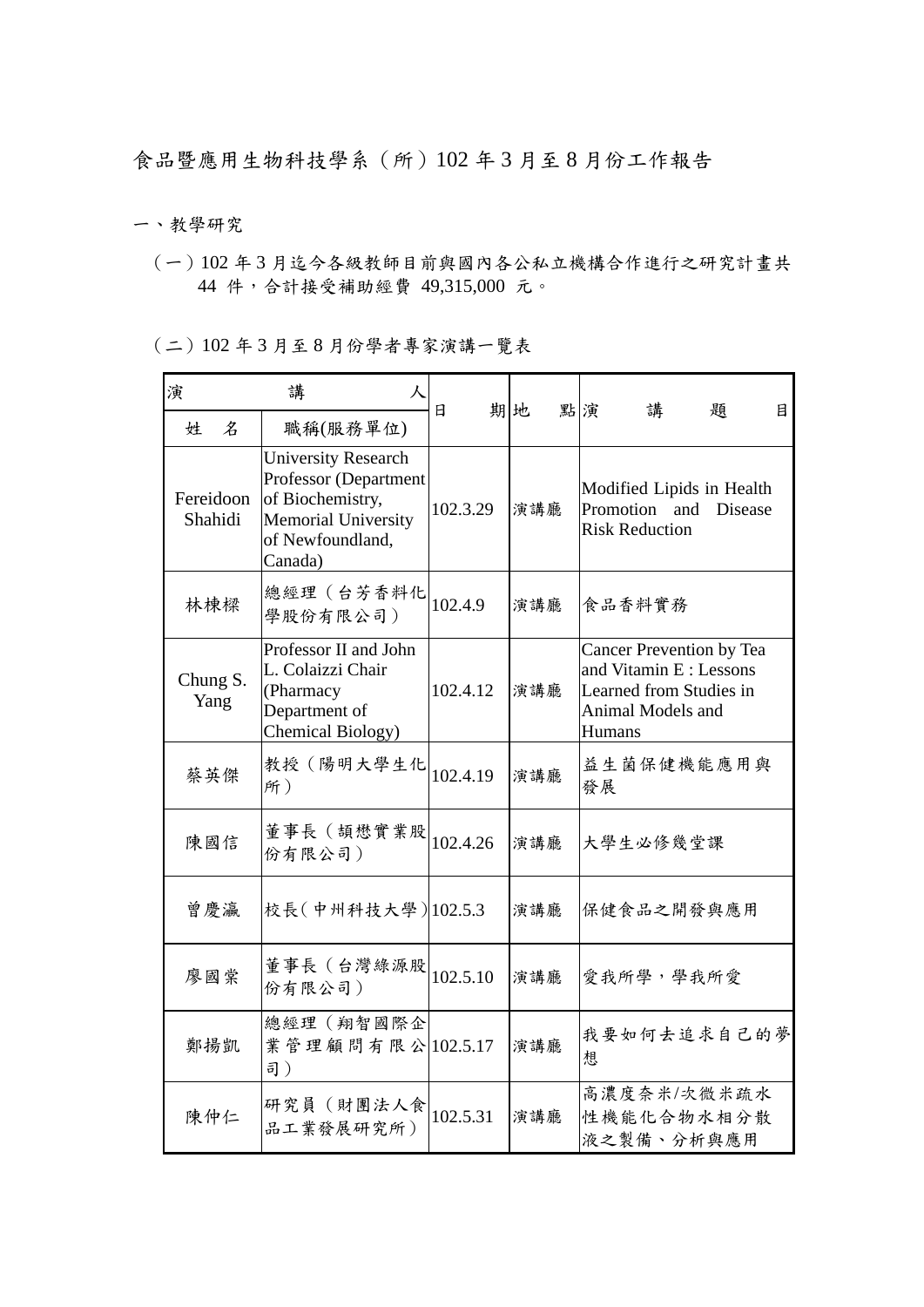(三)研究生專題演講:102 年 3 月 8 月份計有 104 人次。

(四)師資

| 專兼任<br>職稱                     | 專                                                                     |    | 任小計兼 任小 計備 |                | 註               |  |  |
|-------------------------------|-----------------------------------------------------------------------|----|------------|----------------|-----------------|--|--|
| 教授                            | 胡淼琳、顏國欽<br>方 繼、陳錦樹<br>金安兒、毛正倫<br>林美吟、賴麗旭<br>王苑春、林金源<br>周志輝、葉娟美<br>蔣恩沛 | 13 | 蕭介夫<br>黄永勝 | $\overline{2}$ | 具有博士學位之專任教師有19位 |  |  |
| 副教授                           | 江伯源、傅以中<br>溫曉薇                                                        | 3  |            |                |                 |  |  |
| 助理教授                          | 蔡碩文、蔣慎思<br>劉沛棻                                                        | 3  | 劉伯康        | 1              |                 |  |  |
| 合計:專任教師 19 人、兼任教師 3 人,共 22 人。 |                                                                       |    |            |                |                 |  |  |

(五)學生人數

| 人數<br>年級                   | 學<br>大 |     |     | 部研               |              | 究              |                | 所   |
|----------------------------|--------|-----|-----|------------------|--------------|----------------|----------------|-----|
|                            | 男      | 女   | 合計  | 碩士班              |              | 博士班            |                |     |
|                            |        |     |     | 男                | 女            | 男              | 女              | 合計  |
|                            | 22     | 30  | 52  | 15               | 30           | $\overline{4}$ | 6              | 51  |
|                            | 18     | 40  | 58  | 17               | 29           | 5              | 3              | 54  |
| $\leq$                     | 21     | 33  | 54  | $\boldsymbol{0}$ | 3            | 5              | 3              | 11  |
| 四                          | 23     | 37  | 60  | $\boldsymbol{0}$ | $\mathbf{0}$ | 6              | 5              | 11  |
| $\ensuremath{\mathcal{L}}$ |        |     |     |                  |              | $\overline{4}$ | $\overline{4}$ | 8   |
| 六                          |        |     |     |                  |              | $\overline{4}$ | 5              | 9   |
| 七                          |        |     |     |                  |              | 8              | 3              | 11  |
| 合<br>計                     | 84     | 140 | 224 | 32               | 62           | 36             | 29             | 159 |

二、學術交流

(一)聘請國外專家、特約講座、客座教授等以加強師資陣容

1. 聘任李東慶博士為本校國外講座教授,講座教授名稱為「國立中興大學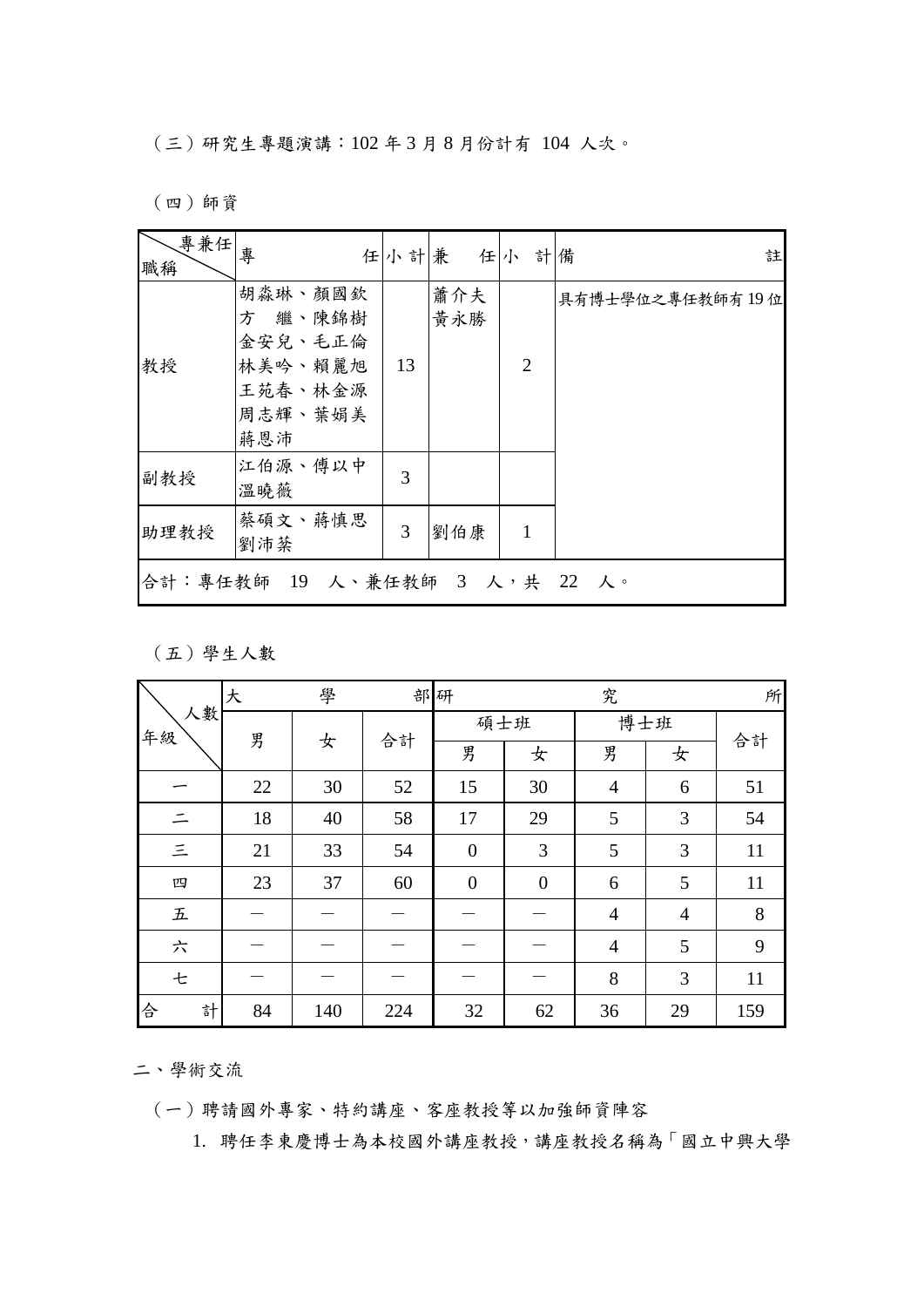食品科技講座教授」,聘期自102年2月1日起,為期3年。

2. 聘任 Dr. Fereidoon Shahidi 為本校國外講座教授,講座教授名稱為「國 立中興大學保健食品講座教授」,聘期自 102 年 2 月 1 日起,為期 3 年。

(二)教師前往國外開會、發表論文或考察情形

- 1. Chen, C.H. and Lai, L.S.\*. 2013. Effect of Starch/dHG–Based Green Packaging Protocol on the Qualities of Postharvest Strawberries. Poster presentation at The Asian Conference on Sustainability, Energy & the Environment 2013 (ACSEE 2013), held at Osaka, Japan, June 6-9, 2013.
- 2. E. Ulziijargal, S.-S. Chiang and J.-L. Mau. 2013, 6, 9-12. Antioxidant properties of solid-state fermented grains by *Antrodia salmonea*. The 8th Asia Pacific Conference on Clinical Nutrition. Tokyo, Japan.
- 3. E. Ulziijargal, S.-S. Chiang and J.-L. Mau. 2013, 8, 26-29. Non-volatile taste components of solid-state fermented grains by *Antrodia salmonea*. The 7th International Medicinal Mushroom Conference. Beijing, China.
- 4. J.-L. Mau, Y.-J. Hsieh and R.-C.Chien. 2013, 6, 9-12. Pro-apoptotic effect of extract from *Antrodia salmonea* mycelia alone or in combination with cisplatin on hepatocellular carcinoma cell lines. The 8th Asia Pacific Conference on Clinical Nutrition. Tokyo, Japan.
- 5. J.-L. Mau, R.-C. Chie, Y.-J. Tzou, S.-C. Yang and Y.-K. Chen. 2013, 8, 26-29. Effect of extracts from *Flammulina velutipes* and *Pleurotus eryngii* fruiting bodies on 3T3-L1 adipocytes. The 7th International Medicinal Mushroom Conference. Beijing, China.
- 6. J.-L. Mau. 2013, 8, 26-29. Edible and medicinal mushrooms, their fermented and processed products. The 7th International Medicinal Mushroom Conference. Beijing, China. Invited plenary speech.
- 7. R.-C. Chie, Y.-J. Tzou, S.-C. Yang, Y.-K. Chen and J.-L. Mau. 2013, 8, 26-29. Effect of extracts from *Flammulina velutipes* and *Pleurotus eryngii* fruiting bodies on foam cell formation of human acute monocytic leukemia cell line. The 7th International Medicinal Mushroom Conference. Beijing, China.
- 8. S.-D. Lin, J.-L. Mau and C.-A. Hsu. 2013, 6, 9-12. Active components of various tea extracts and their inhibition on melanin and angiotensin converting enzyme activity. The 8th Asia Pacific Conference on Clinical Nutrition. Tokyo, Japan.
- 9. S. Chiang, C. Liang, P. Chiu, Y. Lin, M. Liu, J. Mau. 2013, 6, 9-12. Effects of turmeric and galangal powers prevent the obesity response on high-fat diet mice. The 8th Asia Pacific Conference on Clinical Nutrition. Tokyo, Japan.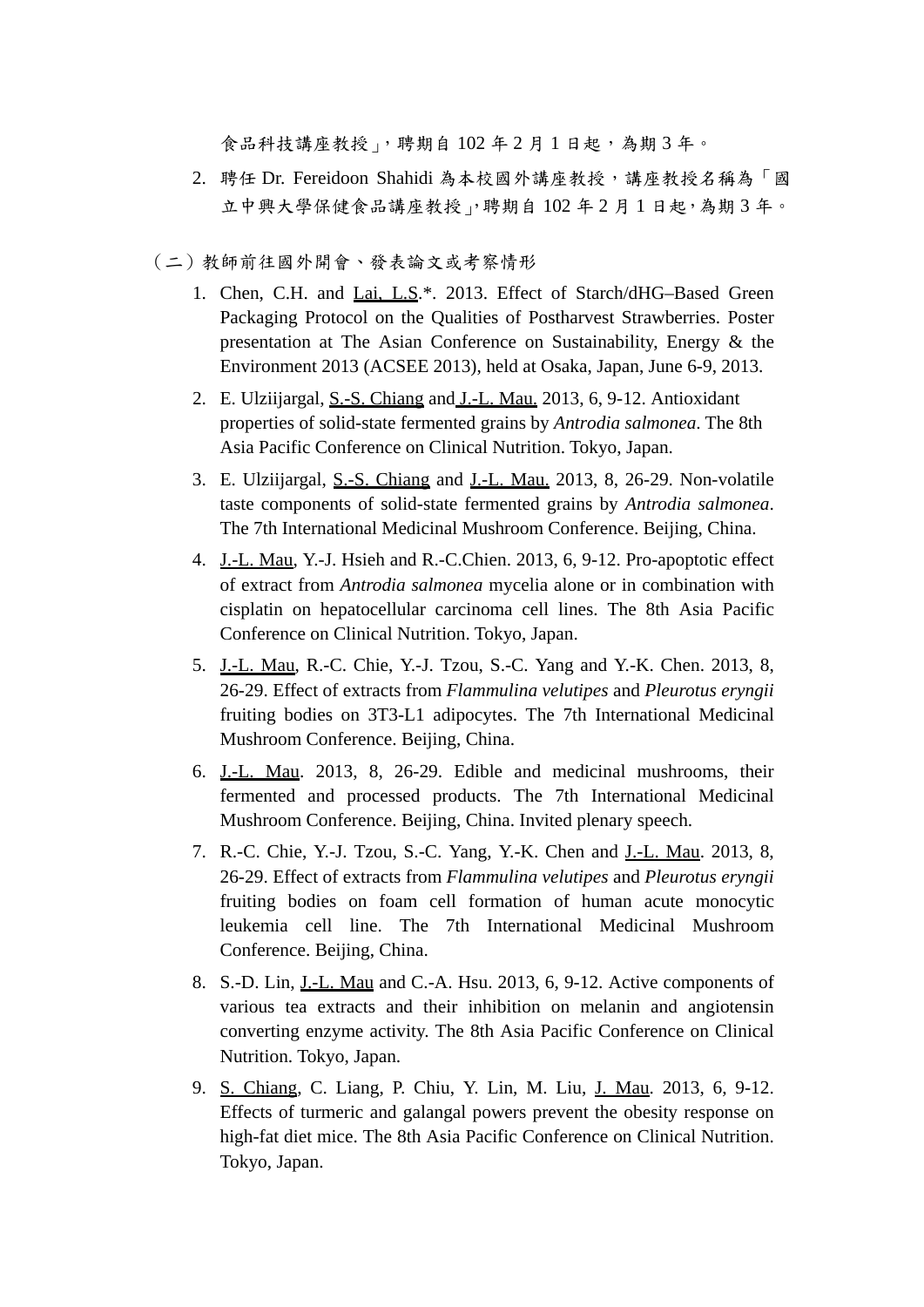- 10. Wong, Sih-Ting and **T.J. Fang\***, 2013. Anti-inflammatory and anti-tumor activities of endopolysaccharide from various *Tremella* species. 3rd Annual International Conference on Advances in Biotechnology (BioTech 2013). Singapore. (3/18-19/2013) (Oral presentation)
- 11. 蔣恩沛教授於 4 月 19~28 日出席「聯邦實驗生物會議(Experimental biology 2013. Boston, USA)」(壁報發表)。
- 12. 蔣恩沛教授於 6 月出席「輔仁大學食品營養與轉譯醫學應用研習會國 際工作坊(Food and Nutrition in Translational Medicine Workshop)」(擔 任 moderator)。
- 13. 顏國欽教授於 6 月 9~13 日赴日本出席「第 8 屆亞太臨床營養國際會 議」並發表論文。
- 14. 毛正倫教授於 7 月 5~11 日前往美國加州戴維斯(Davis, CA, USA) 探訪兩位參與 NCHU-UCD 跨國計畫在加州大學戴維斯分校(UC Davis)交換的兩位博士班研究生陳欣郁和羅宇昌,並與該校食品科 技系系主任 Dr. Mike McCarthy、參與跨國計畫的兩位教授 Drs. Carolyn Slupsky and Maria Marco 進行跨國計畫期中報告與意見交 流。
- 15. 蔣慎思助理教授於7月5~11日前往美國加州戴維斯(Davis, CA, USA) 進行跨國計畫期中報告與意見交流。
- 16. 溫曉薇副教授於 7 月 12~27 日赴美國芝加哥出席「2013 美國食品科 技學會年會(IFT2013Annual Meeting and Food Expo)」。
- 17. 胡淼琳主任 7 月 20~23 日帶領本系學生前往北京參加第七屆「兩岸 三地食品安全與人類健康研討會暨博士生論壇」,並由學生發表論文 三篇。
- 18. 顏國欽教授於 7 月 20~23 日赴大陸出席「兩岸三地食品安全與人類 健康研會暨博士生論壇」並發表論文。
- 19. 蔣恩沛教授8月至美國加州大學戴維斯分校分子暨細胞生物學系參加 研習交流工作坊。
- 20. 顏國欽教授於 8 月 26~28 日赴大陸北京出席「2013 全球華人保健(功 能)食品科技大會」並發表論文。
- (二)其他
	- 1. 3 月 19 日山東參訪團蒞臨系上參訪,由胡淼琳主任及顏國欽教授進行 接待。
	- 2. 4月22日泰國農業大學參訪團13人蒞臨系上參訪,由蔡碩文助理教授